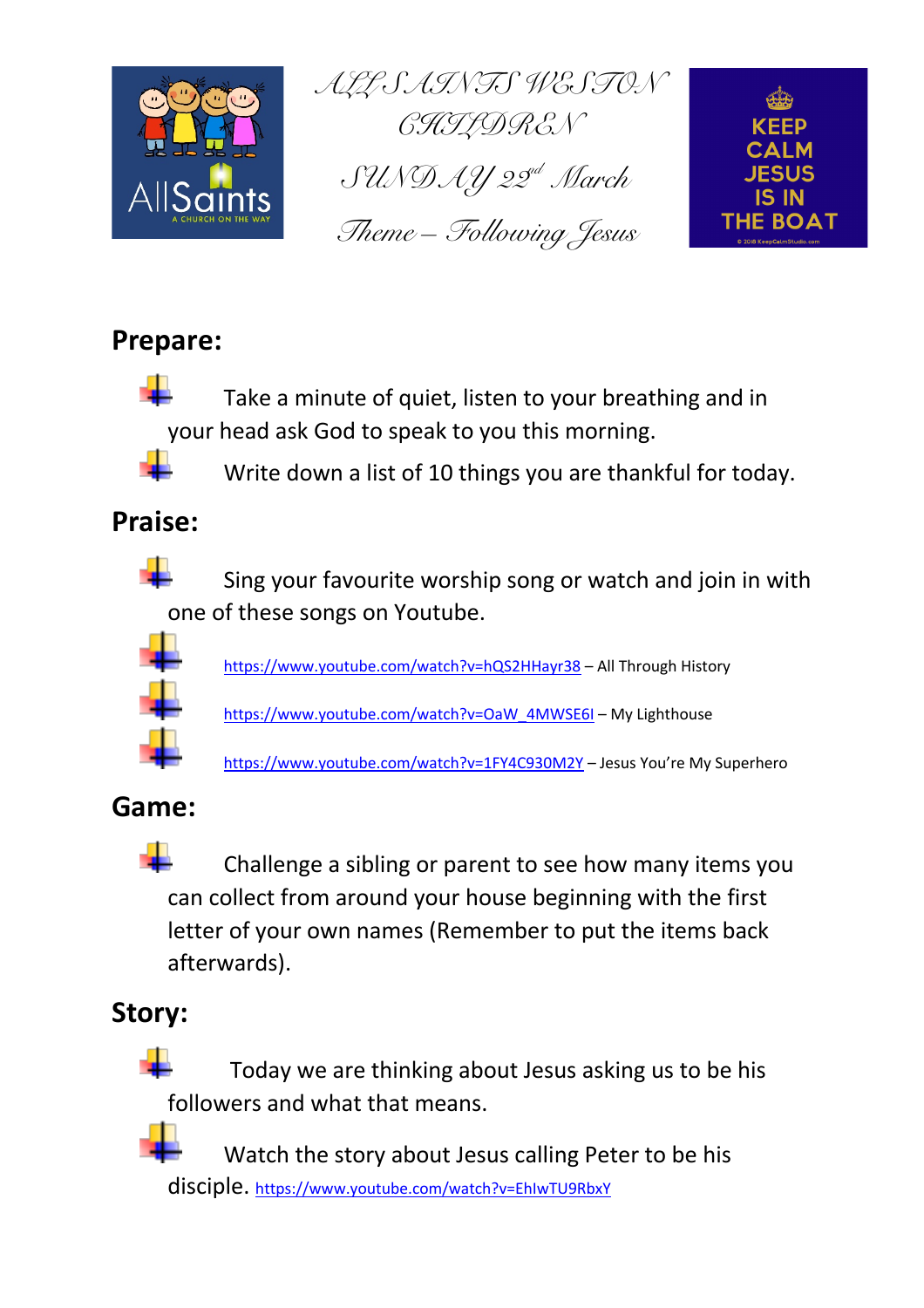# **Activity:**

a ka Imagine you are like Peter in the story. Find a way to build a boat (picture, cutting and sticking, lego) put yourself and Jesus in the boat together. Take a photo and send it to me phil@allsaintsweston.org.uk and I will try to publish them on the church website.

### **Think:**

÷ How do you think Peter felt about Jesus asking him to be his follower?

How do you feel about Jesus asking you to follow him?

What amazing things that Jesus did would you like to do?

What thinks happened to Jesus that you might not want to happen to you?

In Luke 9:23 Jesus says: "If anyone wants to follow me, he must say 'no' to the things he wants. Every day he must be willing even to die on a cross, to follow me."



What things below do you think Jesus would consider

| Wearing       | Looking       | Getting | Sharing          | <b>Lots of</b> |
|---------------|---------------|---------|------------------|----------------|
| nice          | after         | to know | your             | toilet         |
| clothes       | people        | God     | things           | roll           |
| <b>Having</b> | <b>Having</b> | Caring  | <b>Forgiving</b> | <b>Putting</b> |
| lots of       | lots of       | for the | other            | others         |
| friends       | money         | world   | people           | first          |
|               | most          |         |                  |                |

important?